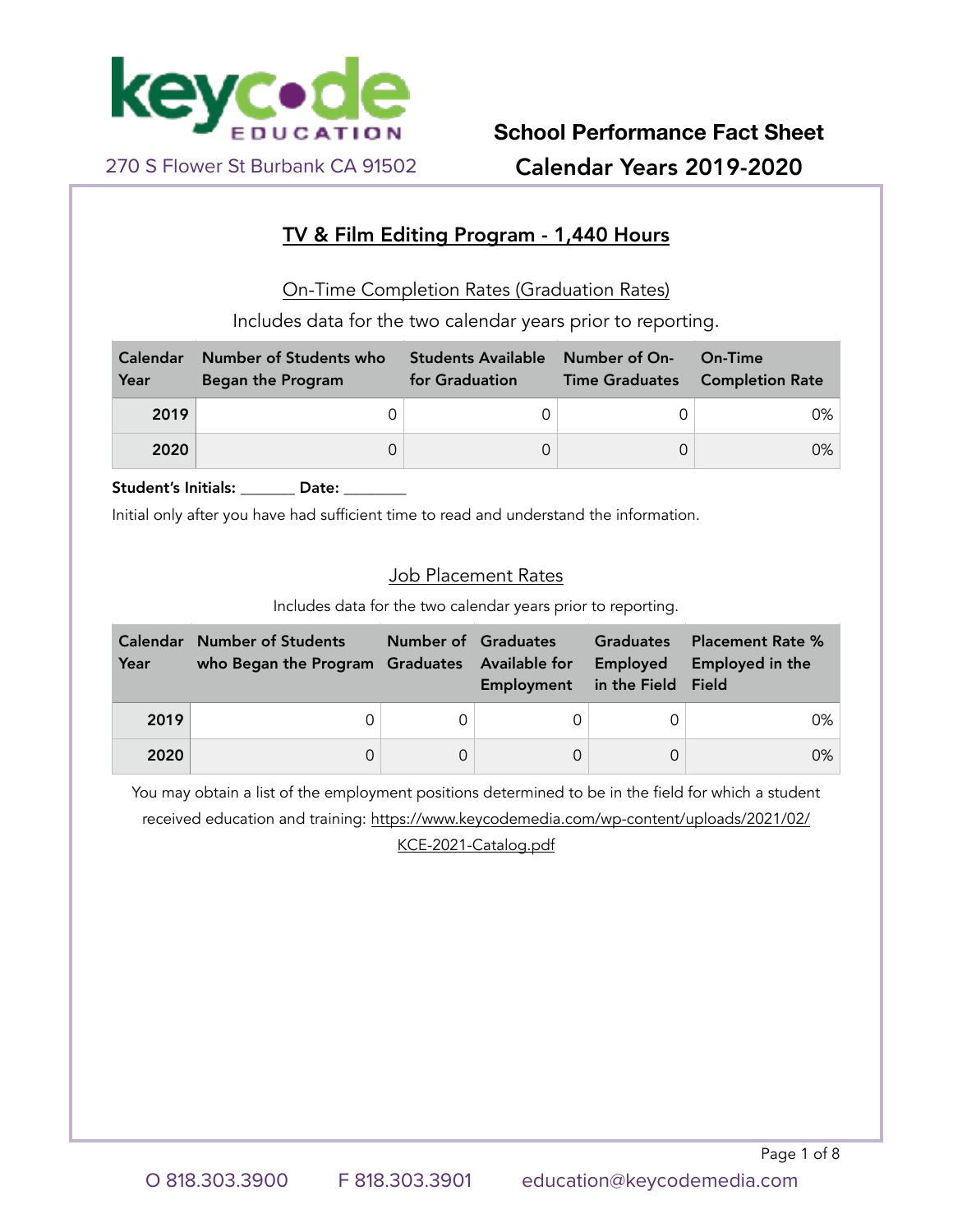

## Gainfully Employed Categories

Includes data for the two calendar years prior to reporting.

## Part-Time vs. Full-Time Employment

| Year | Field 20-29 Hours Per Week at Least 30 Hours Per Week | Calendar Graduates Employed in the Graduates Employed in the Field | <b>Total Graduates</b><br><b>Employed in the Field</b> |
|------|-------------------------------------------------------|--------------------------------------------------------------------|--------------------------------------------------------|
| 2019 |                                                       |                                                                    |                                                        |
| 2020 |                                                       |                                                                    |                                                        |

### Single Position vs. Concurrent Aggregated Position

| Calendar<br>Year | <b>Field in a Single Position</b> | Graduates Employed in the Graduates Employed in the Field in Total Graduates<br><b>Concurrent Aggregated Positions</b> | Employed in the<br><b>Field</b> |  |
|------------------|-----------------------------------|------------------------------------------------------------------------------------------------------------------------|---------------------------------|--|
| 2019             |                                   |                                                                                                                        |                                 |  |
| 2020             |                                   |                                                                                                                        |                                 |  |

## Self-Employed / Freelance Positions

| Year | Calendar Graduates Employed who are Self-Employed or Total Graduates Employed in the<br><b>Working Freelance</b> | Field |
|------|------------------------------------------------------------------------------------------------------------------|-------|
| 2019 | 0                                                                                                                |       |
| 2020 | 0                                                                                                                |       |

## Institutional Employment

| <b>Calendar</b><br>Year | Graduates Employed in the Field who are Employed by<br>the Institution, an Employer Owned by the Institution, or<br>an Employer who Shares Ownership with the Institution | <b>Total Graduates</b><br><b>Employed in the Field</b> |
|-------------------------|---------------------------------------------------------------------------------------------------------------------------------------------------------------------------|--------------------------------------------------------|
| 2019                    |                                                                                                                                                                           |                                                        |
| 2020                    | 0                                                                                                                                                                         |                                                        |

Student's Initials: \_\_\_\_\_\_\_ Date: \_\_\_\_\_

Initial only after you have had sufficient time to read and understand the information.

Page 2 of 8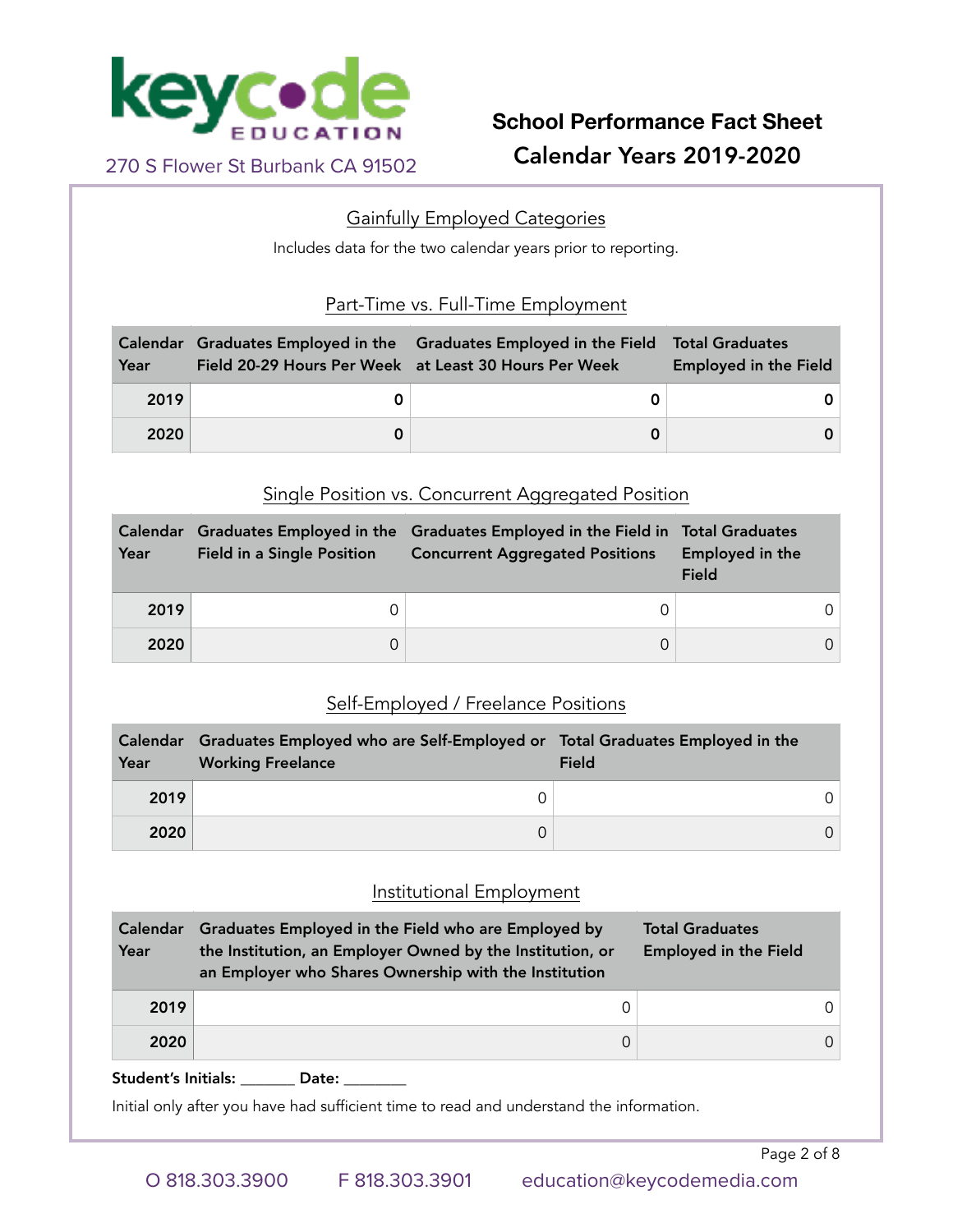

#### License Examination Passage Rates

Includes data for the two calendar years prior to reporting.

| <b>Calendar</b><br>Year | Number of<br>Students in<br><b>Calendar Year</b> | Number of<br><b>Graduates</b><br><b>Taking Exam</b> | <b>Number Who Passed Number Who</b><br><b>First Available Exam</b><br>Exam | <b>Failed First</b><br><b>Available Exam</b> | Passage Rate |
|-------------------------|--------------------------------------------------|-----------------------------------------------------|----------------------------------------------------------------------------|----------------------------------------------|--------------|
| $2019$ N/A              |                                                  | N/A                                                 | N/A                                                                        | N/A                                          | N/A          |
| 2020                    | N/A                                              | N/A                                                 | N/A                                                                        | N/A                                          | N/A          |

Key Code Education does not have a program that grants a license, therefore no data is available or applicable to report.

Student's Initials: [2016] Date:

Initial only after you have had sufficient time to read and understand the information.

### Salary and Wage Information

Includes data for the two calendar years prior to reporting.

Annual salary and wages reported for graduates employed in the field.

| <b>Calendar</b><br>Year | Graduates<br><b>Available</b><br>for<br><b>Employment Field</b> | <b>Graduates</b><br><b>Employed</b><br>in the | \$20,001<br>\$25,000 | \$30,001<br>\$35,000 | \$35,001<br>\$40,000 | \$40,001<br>\$45,000 | \$45,001<br>\$50,000 | <b>No Salary</b><br>Information<br>Reported |
|-------------------------|-----------------------------------------------------------------|-----------------------------------------------|----------------------|----------------------|----------------------|----------------------|----------------------|---------------------------------------------|
| 2019                    | 0                                                               |                                               | 0                    |                      |                      |                      |                      |                                             |
| 2020                    | 0                                                               |                                               | 0                    | 0                    |                      | $\Omega$             |                      | 0                                           |

A list of sources used to substantiate salary disclosures is available from the school. Please ask a

representative for a copy of this list.

Student's Initials: \_\_\_\_\_\_\_ Date: \_\_\_\_

Initial only after you have had sufficient time to read and understand the information.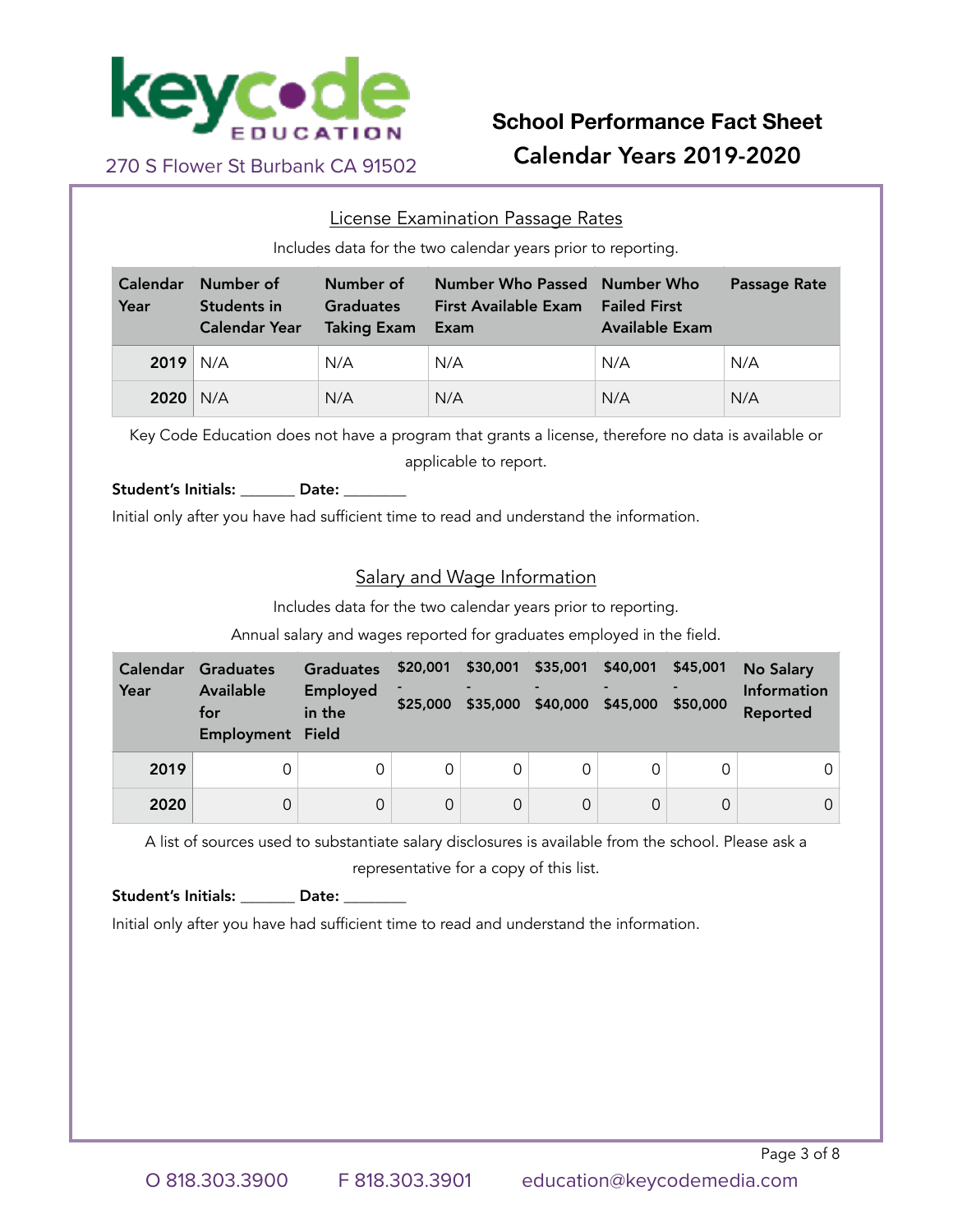

## Cost of Educational Program

Total charges for the program for students completing on time in 2019: \$17,000 Total charges may be higher for students that do not complete on time.

Total charges for the program for students completing on time in 2020: \$17,000 Total charges may be higher for students that do not complete on time.

Student's Initials: Date:

Initial only after you have had sufficient time to read and understand the information.

## Federal Student Loan Debt

Students at Key Code Education are not eligible for federal student loans. This institution does not meet the U.S. Department of Education criteria that would allow its students to participate in federal student aid programs.

Student's Initials: \_\_\_\_\_ Date: \_\_\_\_

Initial only after you have had sufficient time to read and understand the information.

Page 4 of 8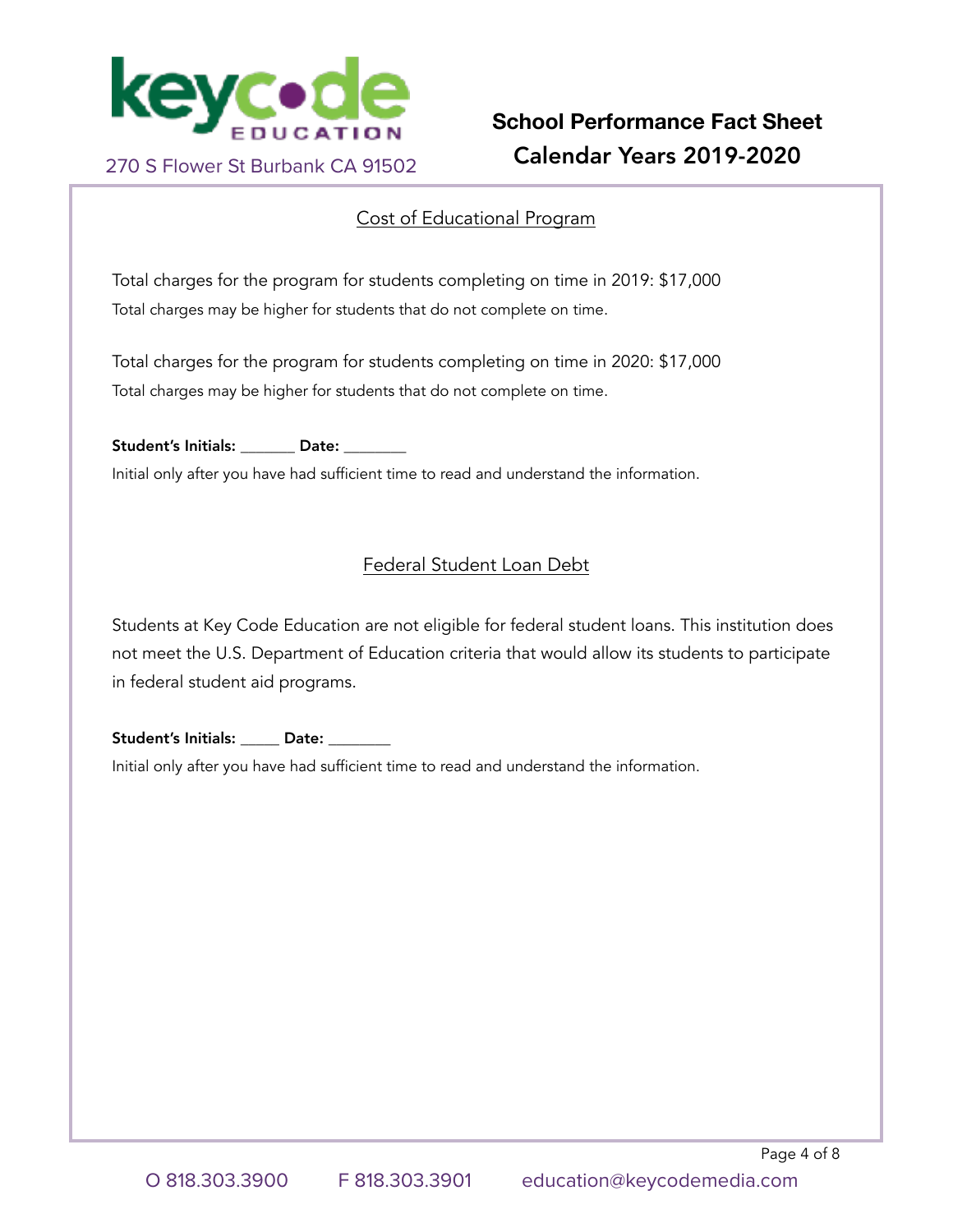

This fact sheet is filed with the Bureau for Private Postsecondary Education. Regardless of any information you may have relating to completion rates, placement rates, starting salaries, or license exam passage rates, this fact sheet contains the information as calculated pursuant to state law.

Any questions a student may have regarding this fact sheet that have not been satisfactorily answered by the institution may be directed to the Bureau for Private Postsecondary Education at 1747 N. Market Blvd, Suite 225, Sacramento, CA 95834, www.bppe.ca.gov, toll-free telephone number (888) 370-7589 or by fax (916) 263-1897.

\_\_\_\_\_\_\_\_\_\_\_\_\_\_\_\_\_\_\_\_\_\_\_\_\_\_\_\_\_\_\_ \_\_\_\_\_\_\_\_\_\_\_\_\_\_\_\_\_\_\_\_\_\_\_\_\_\_\_\_\_\_\_

\_\_\_\_\_\_\_\_\_\_\_\_\_\_\_\_\_\_\_\_\_\_\_\_\_\_\_\_\_\_\_ \_\_\_\_\_\_\_\_\_\_\_\_\_\_\_\_\_\_\_\_\_\_\_\_\_\_\_\_\_\_\_

Student Name (Print)

\_\_\_\_\_\_\_\_\_\_\_\_\_\_\_\_\_\_\_\_\_\_\_\_\_\_\_\_\_\_\_

Student Signature Date

School Official **Date** 

Page 5 of 8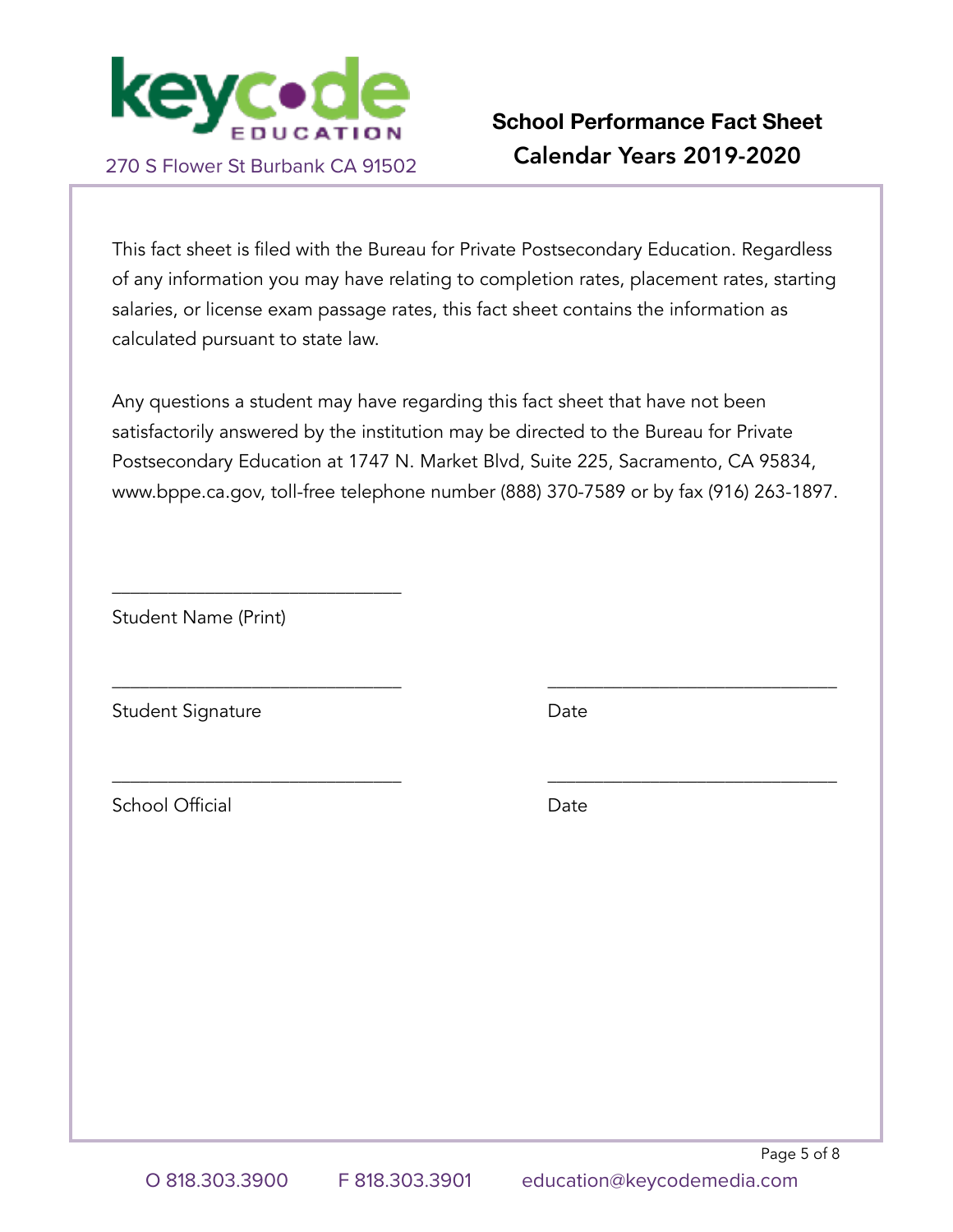

## **Definitions**

- "Number of Students Who Began the Program" means the number of students who began a program who were scheduled to complete the program within 100% of the published program length within the reporting calendar year and excludes all students who cancelled during the cancellation period.
- "Students Available for Graduation" is the number of students who began the program minus the number of students who have died, been incarcerated, or been called to active military duty.
- "Number of On-time Graduates" is the number of students who completed the program within 100% of the published program length within the reporting calendar year.
- "On-time Completion Rate" is the number of on-time graduates divided by the number of students available for graduation.
- "150% Graduates" is the number of students who completed the program within 150% of the program length (includes on-time graduates).
- "150% Completion Rate" is the number of students who completed the program in the reported calendar year within 150% of the published program length, including on-time graduates, divided by the number of students available for graduation.
- "Graduates Available for Employment" means the number of graduates minus the number of graduates unavailable for employment.
- "Graduates Unavailable for Employment" means the graduates who, after graduation, die, become incarcerated, are called to active military duty, are international students that leave the United States or do not have a visa allowing employment in the United States, or are continuing their education in an accredited or bureau-approved postsecondary institution.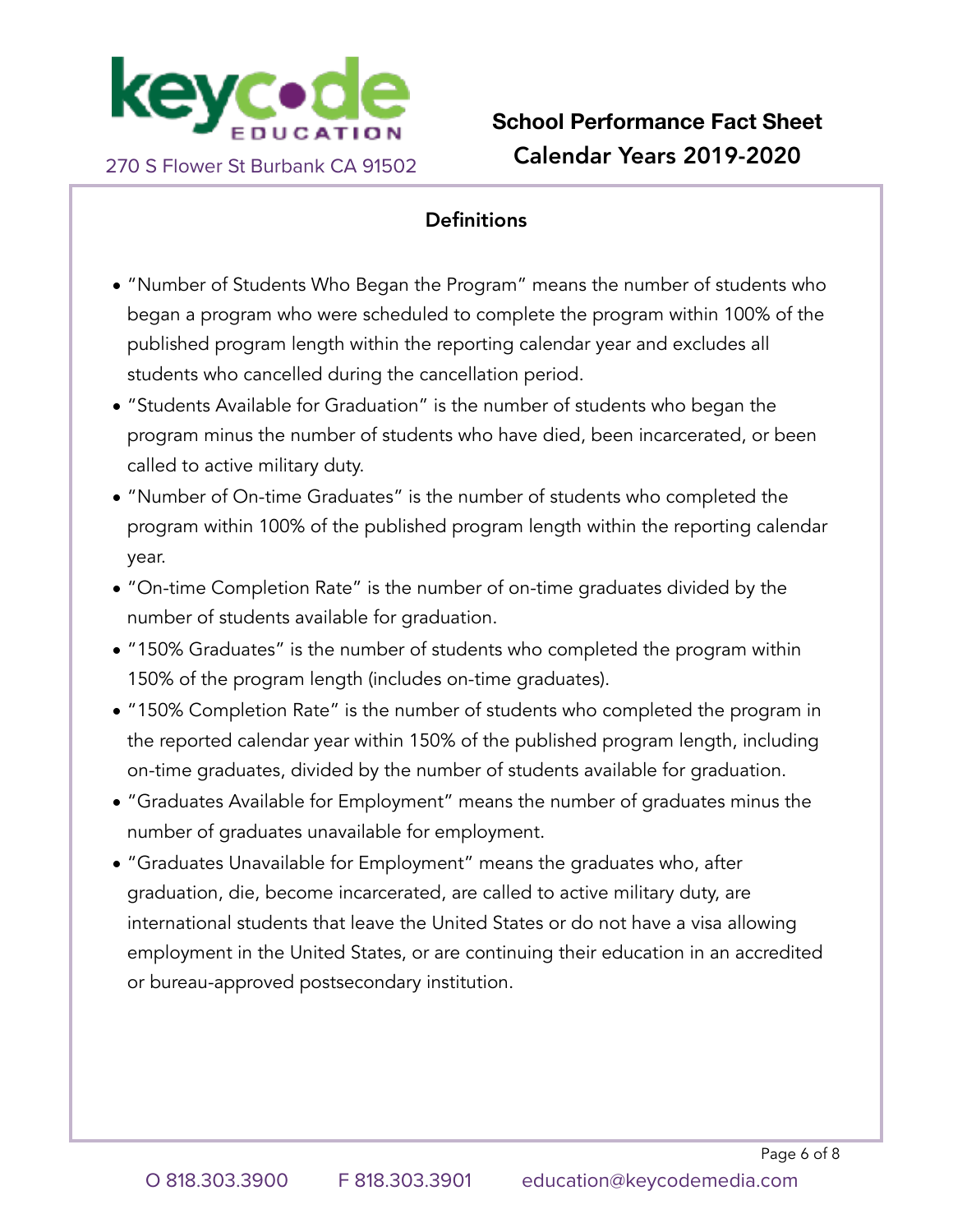

- "Graduates Employed in the Field" means graduates who beginning within six months after a student completes the applicable educational program are gainfully employed, whose employment has been reported, and for whom the institution has documented verification of employment. For occupations for which the state requires passing an examination, the six months period begins after the announcement of the examination results for the first examination available after a student completes an applicable educational program.
- "Placement Rate Employed in the Field" is calculated by dividing the number of graduates gainfully employed in the field by the number of graduates available for employment.
- "Number of Graduates Taking Exam" is the number of graduates who took the first available exam in the reported calendar year.
- "First Available Exam Date" is the date for the first available exam after a student completed a program.
- "Passage Rate" is calculated by dividing the number of graduates who passed the exam by the number of graduates who took the reported licensing exam.
- "Number Who Passed First Available Exam" is the number of graduates who took and passed the first available licensing exam after completing the program.
- "Salary" is as reported by graduate or graduate's employer.
- "No Salary Information Reported" is the number of graduates for whom, after making reasonable attempts, the school was not able to obtain salary information.